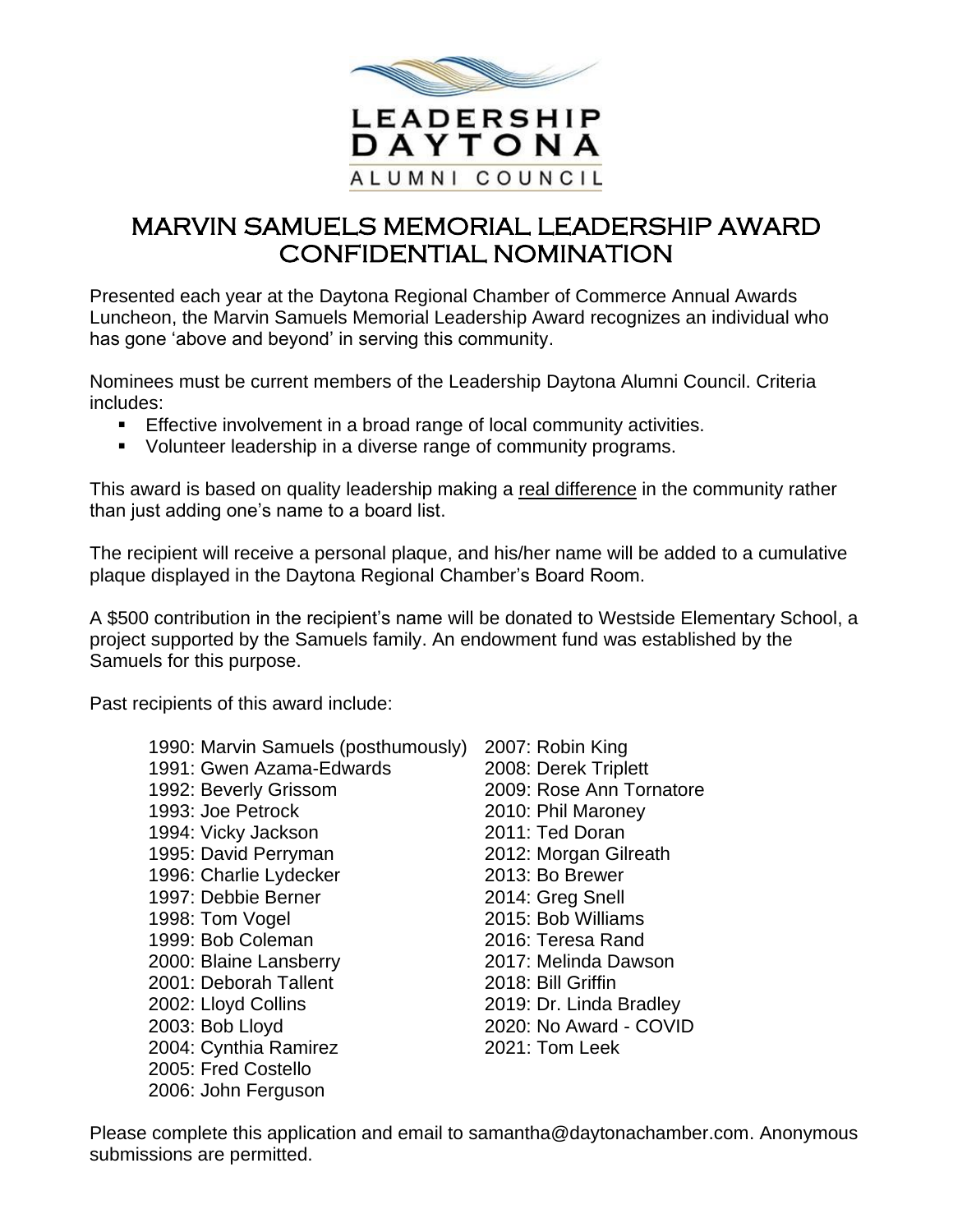

## MARVIN SAMUELS AWARD NOMINATION **Deadline for nominations is August 1, 2022.**

| Organizations, Activities, and Community Involvement (Major volunteer roles currently)                                                    |
|-------------------------------------------------------------------------------------------------------------------------------------------|
|                                                                                                                                           |
|                                                                                                                                           |
| Describe their role and contributions with this organization:                                                                             |
| ,我们也不能在这里的时候,我们也不能在这里的时候,我们也不能会不能会不能会不能会不能会不能会不能会不能会。<br>第2012章 我们的时候,我们的时候,我们的时候,我们的时候,我们的时候,我们的时候,我们的时候,我们的时候,我们的时候,我们的时候,我们的时候,我们的时候,我 |
|                                                                                                                                           |
|                                                                                                                                           |
|                                                                                                                                           |
|                                                                                                                                           |
|                                                                                                                                           |
|                                                                                                                                           |
|                                                                                                                                           |
| Describe their role and contributions with this organization:                                                                             |
|                                                                                                                                           |
| ,我们也不会有什么。""我们的人,我们也不会有什么?""我们的人,我们也不会有什么?""我们的人,我们也不会有什么?""我们的人,我们也不会有什么?""我们的人                                                          |
| ,我们也不会有什么。""我们的人,我们也不会有什么?""我们的人,我们也不会有什么?""我们的人,我们的人,我们也不会有什么?""我们的人,我们的人,我们的人,                                                          |
| References with this organization:                                                                                                        |